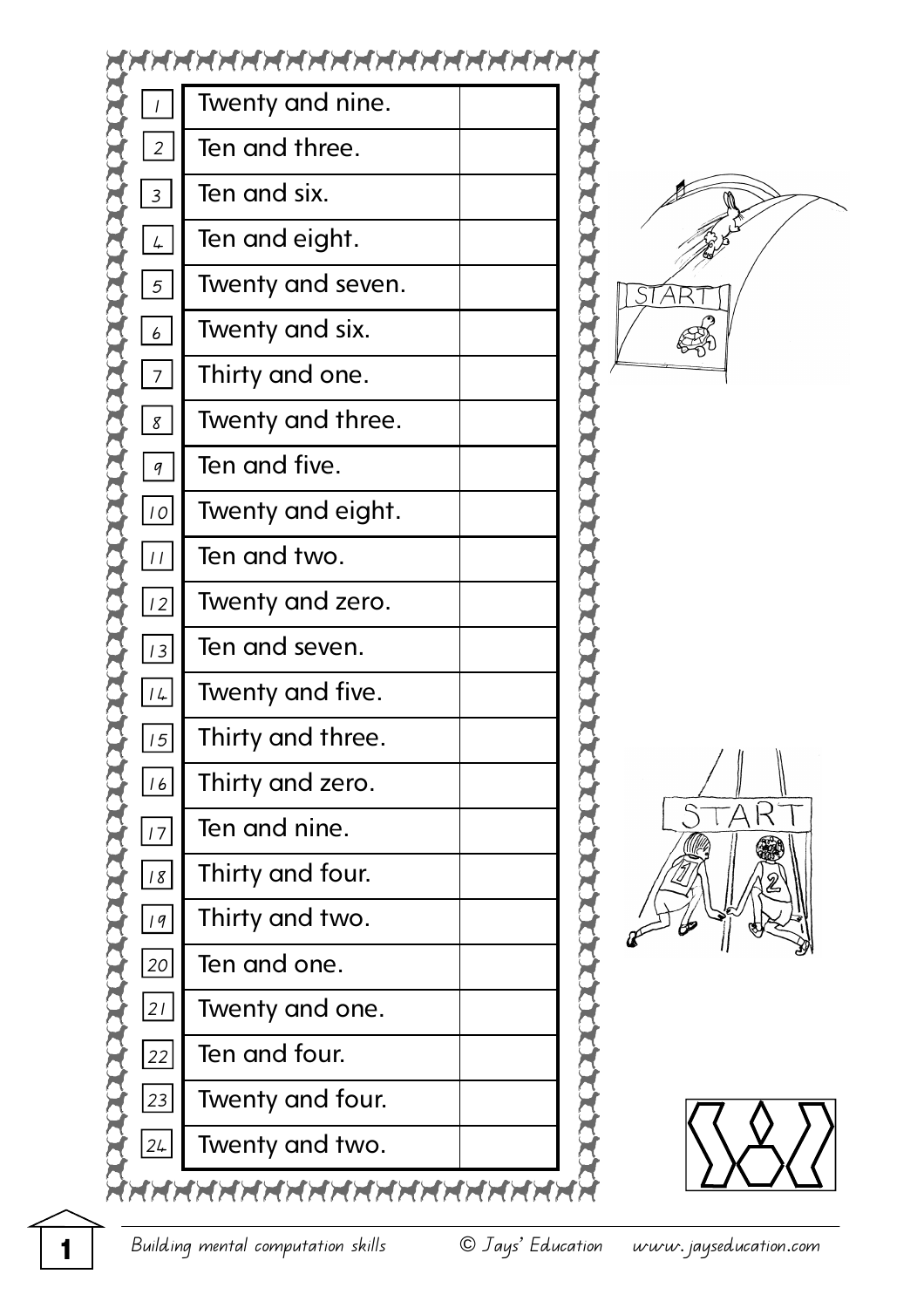|                  | Ten plus seven.     |  |
|------------------|---------------------|--|
| $\overline{2}$   | Sixty plus one.     |  |
| $\overline{3}$   | Eighty plus eight.  |  |
| $\frac{1}{2}$    | Forty plus two.     |  |
| $5\overline{)}$  | Twenty plus seven.  |  |
| $\boldsymbol{6}$ | Sixty plus two.     |  |
| $\overline{7}$   | Seventy plus three. |  |
| $\emph{g}$       | Fifty plus three.   |  |
| q                | Eighty plus seven.  |  |
| 10               | Twenty plus eight.  |  |
| $\frac{1}{2}$    | Fifty plus four.    |  |
| 12               | Ninety plus eight.  |  |
|                  |                     |  |











| 13           | Fifty plus nine.   |
|--------------|--------------------|
| 14           | Thirty plus one.   |
| 15           | Ninety plus three. |
| 16           | Eighty plus four.  |
| $\boxed{17}$ | Forty plus three.  |
| 18           | Ninety plus four.  |
| q            | Sixty plus eight.  |
| 20           | Seventy plus one.  |
| 2            | Fifty plus seven.  |
| 22           | Thirty plus two.   |
| 23           | Ninety plus six.   |

 $\overline{24}$ Eighty plus two.

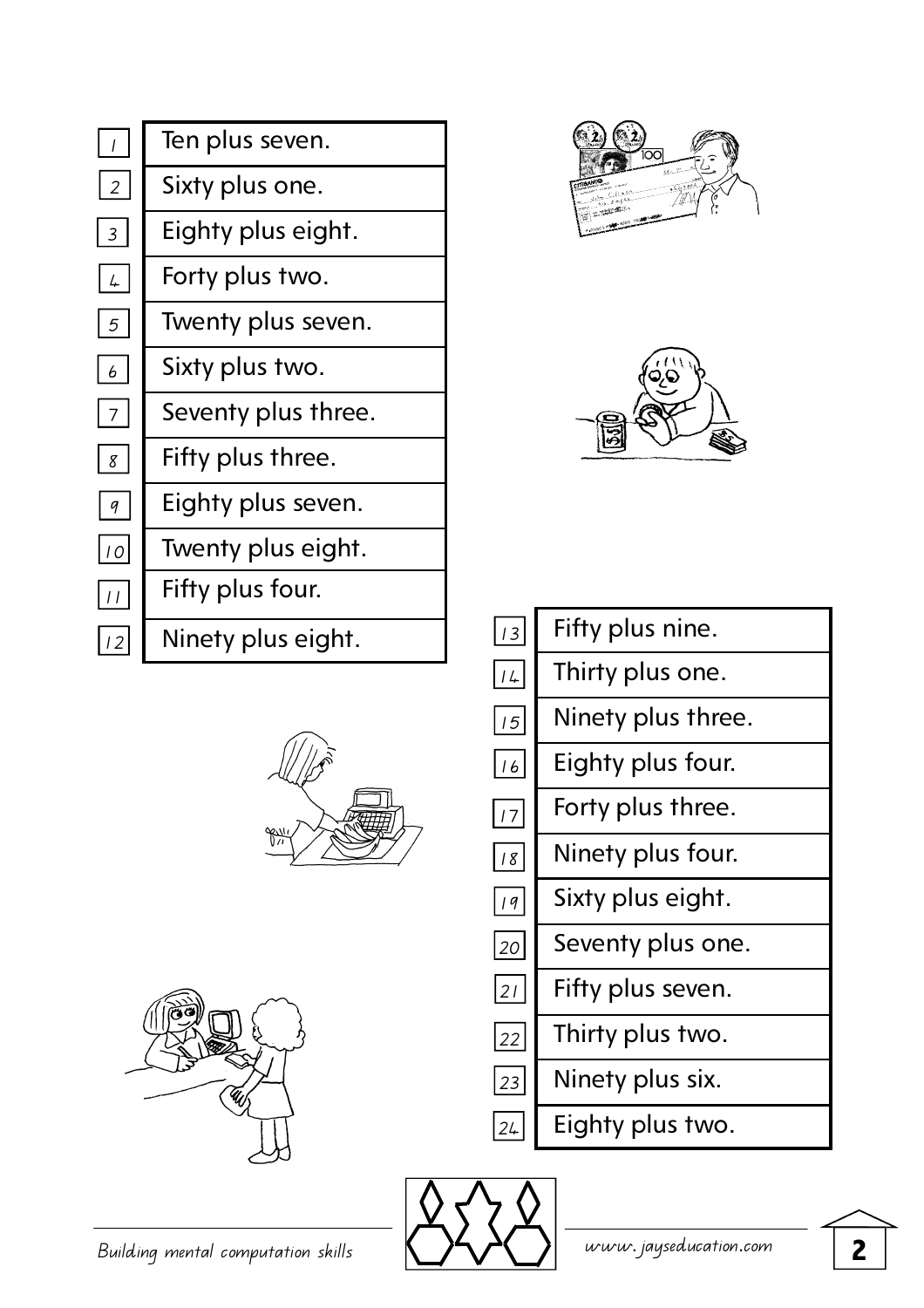